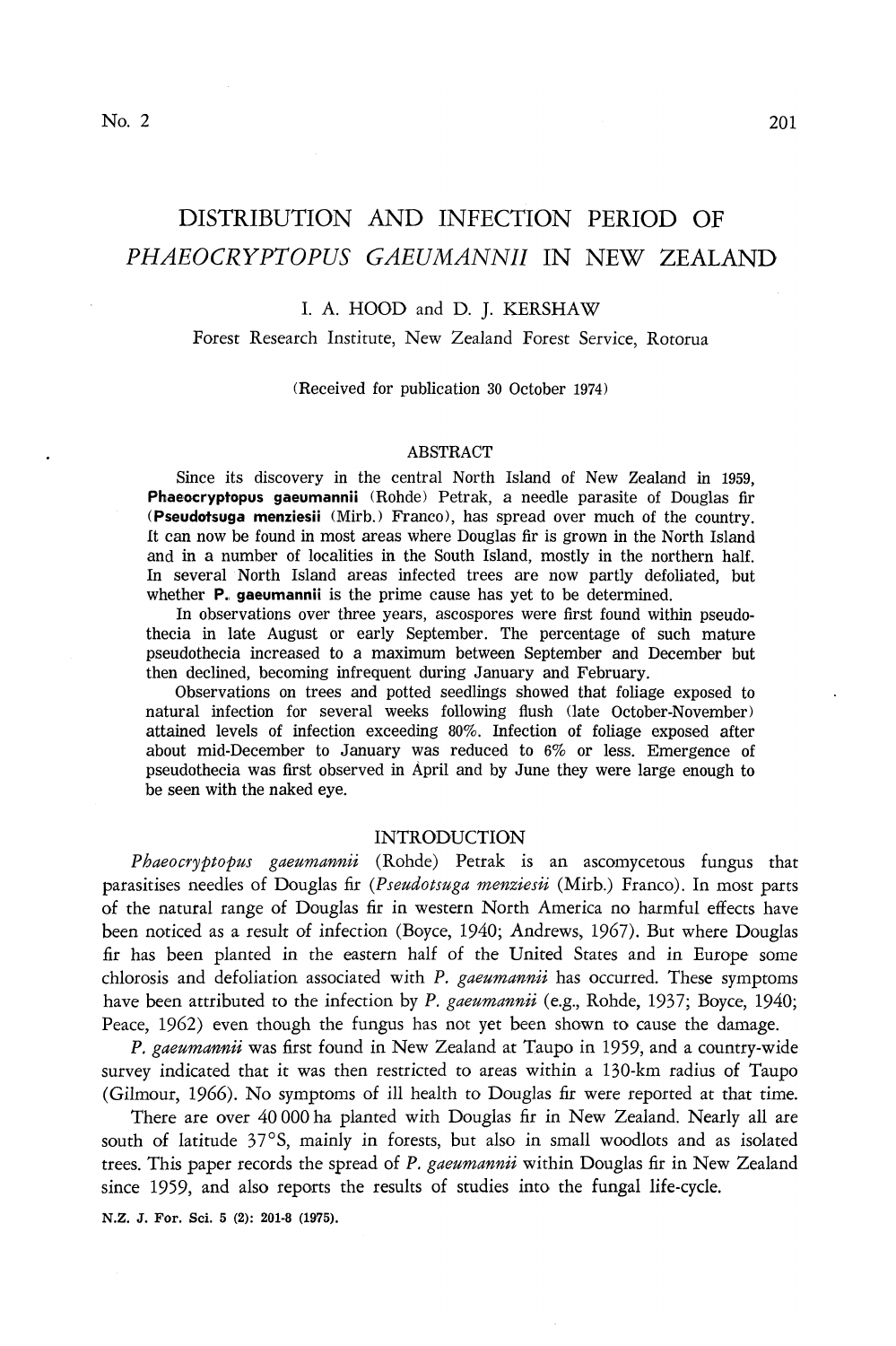# **DISTRIBUTION**

Periodic forest surveys throughout the country by trained observers, supplemented by laboratory confirmation, have recorded the distribution of the fungus in New Zealand since 1959 (Fig. 1). Between I960 and 1969 the fungus gradually spread through most



FIG. 1—Distribution of **Phaeocryptopus gaeumannii** on Douglas fir in New Zealand.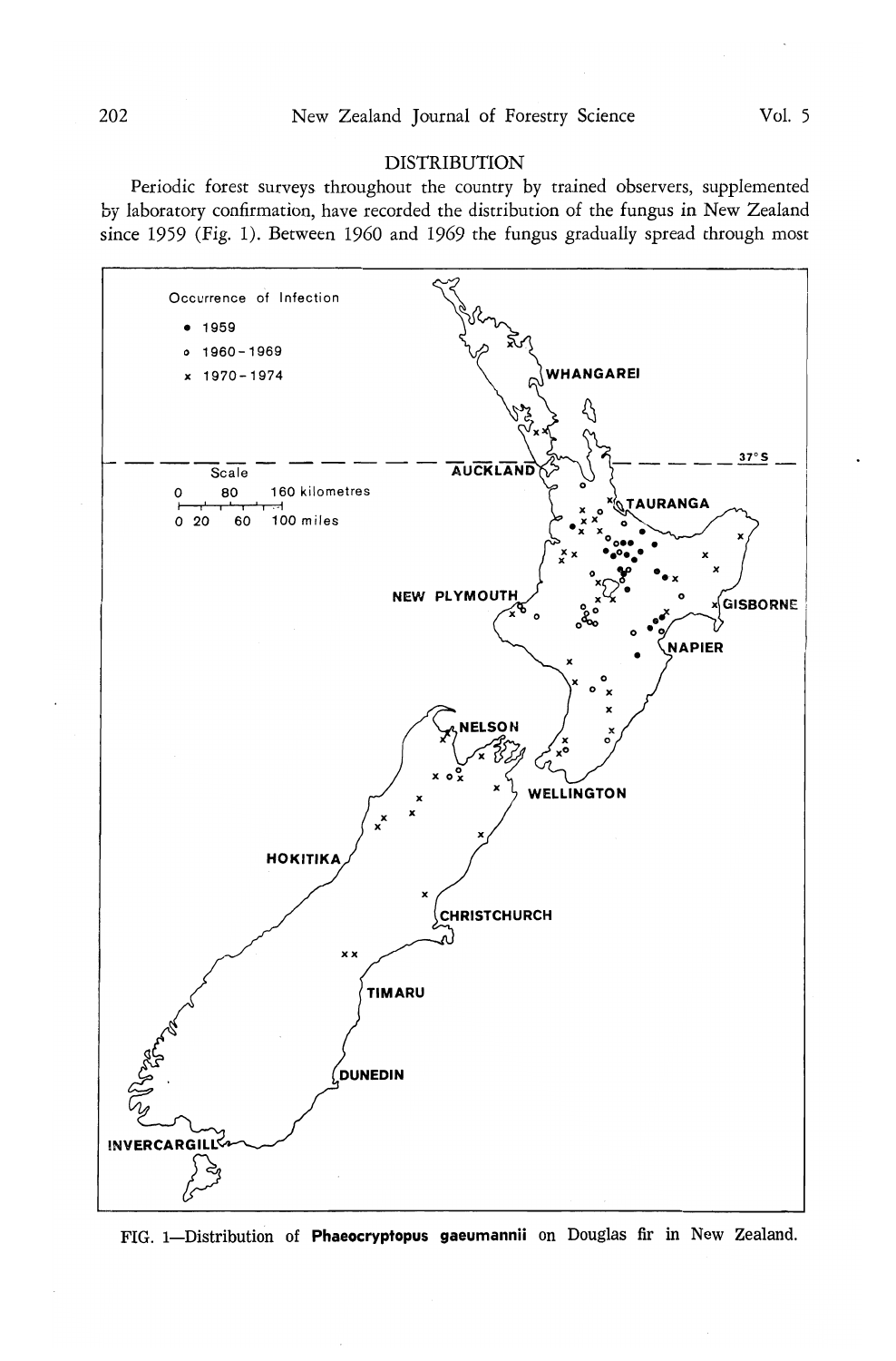of the Douglas fir in the North Island. It was found for the first time in the South Island in 1969 near Nelson. By 1974 the distribution in the North Island was virtually complete, and in the South Island the fungus had spread through Nelson and Marlborough, into northern Westland and to three locations in Canterbury.

From as early as 1962 symptoms of chlorosis and needle loss were noticed in forests of Douglas fir growing in the central North Island (NZ. Forest Research Institute, unpublished records). Re-measurement of growth and yield plots in Kaingaroa Forest in 1973 indicated that there was a decline in the expected growth increment of 40-50 year-old stands (N.Z. Forest Research Institute, Symposium No. 15, in press).

# LIFE CYCLE

# *Spore Production*

Five heavily infected Douglas fir trees about 10 m tall growing at Rotorua were selected for observation. At intervals between September and February during the 1971- 72 growing season two to three one-year-old needles were removed from each tree approximately 2 m above ground level. Pseudothecia were scraped from needles, squashed and stained in lactophenol cotton blue, and examined microscopically for the presence of spores. Counts were made of 50-100 pseudothecia per tree during each examination and the percentage of pseudothecia containing ascospores was determined. From August to October, 1972, this procedure was repeated with four other trees 6-10 m tall, when counts were made of 100-200 pseudothecia per tree. It was not possible to continue the counts into 1973. The same technique was used once more in the 1973-74 season using one tree 5 m tall. During this third period pseudothecia from two-year-old needles were also considered and 150-200 fruiting bodies from each needle age-class were counted during each examination. The ability of ascospores to germinate was also tested during the 1970-71 season.

In the 1971-72 season ascospores were first seen early in September and sporebearing pseudothecia were most abundant on one-year-old foliage during late September-November (Fig. 2). The percentage of pseudothecia containing ascospores then gradually declined and ascospores became infrequent during January and February. Results from the other two seasons and from pseudothecial counts on two-year-old foliage showed a similar seasonal trend. Viable ascospores were present at least as early as 15 September, before Douglas fir had flushed, and as late as 13 January.

#### *Injection Period*

During the 1969-70 season twelve shoots were selected on each of two open-grown trees about 10 m tall. These shoots were situated in the lower half of the crown 1-5 m above ground level. Immediately prior to flush buds were enclosed in transparent sporeproof bags made from cellulose sausage-casing material permeable to water-vapour and measuring approximately 20 cm  $\times$  12 cm. Between October and May at recorded intervals individual bags were removed exposing newly-flushed foliage to natural infection. In August 1970, when the pseudothecia on current foliage could be clearly seen with a hand lens, the percentage of needles infected on each shoot was determined by counting a sample of needles. The experiment was repeated during the 1970-71 and 1971-72 seasons with several slight modifications. In 1970-71 three trees were used and on one of these individual bags were replaced onto shoots after the new foliage had been exposed to infection for periods of 1-3 weeks. All bags on this tree were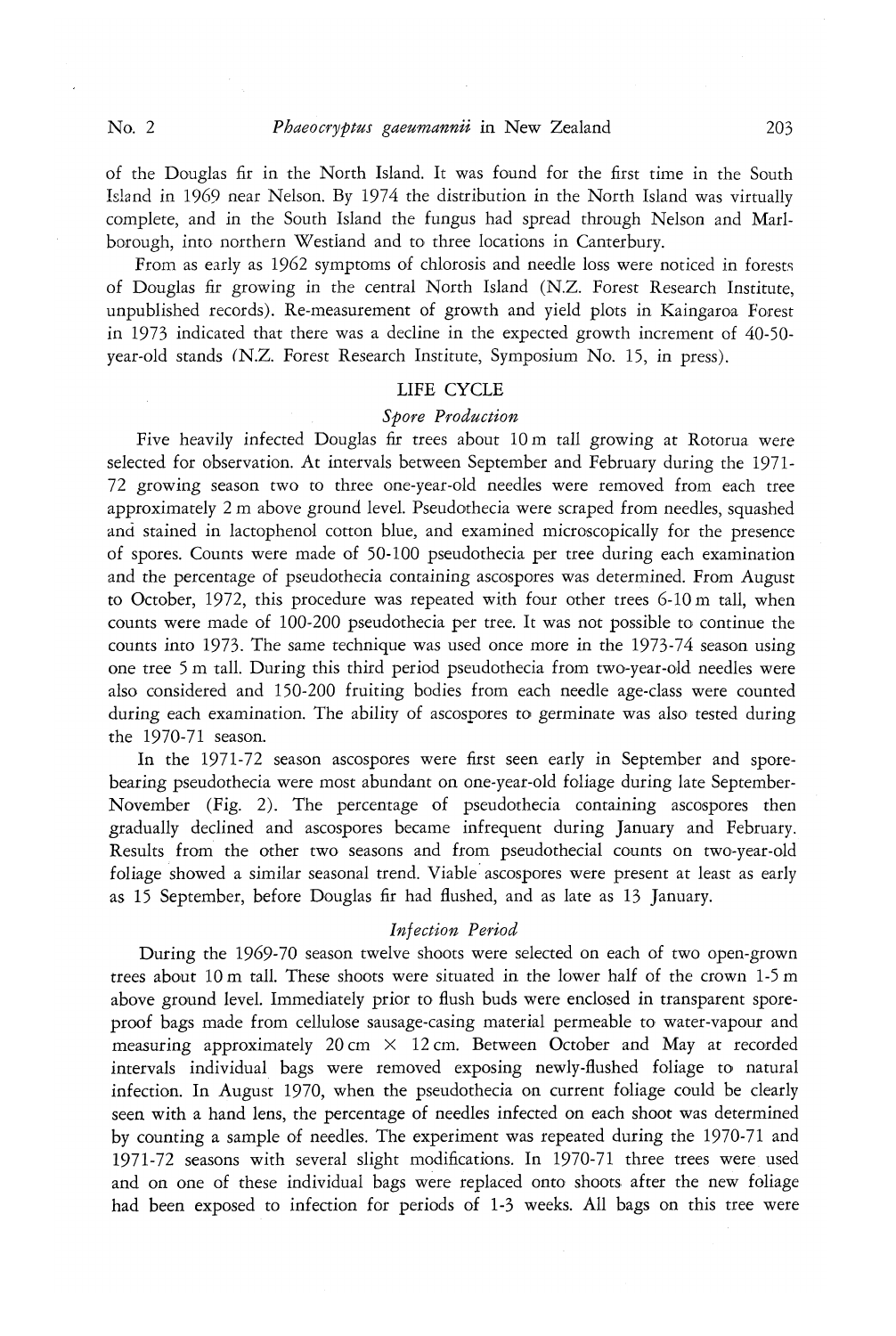



then finally removed in March. In 1971-72 only one tree was used and shoots on this tree were re-enclosed after being exposed for periods of 1-2 weeks. All bags were again finally removed in March. Over the three seasons the numbers of needles counted per shoot ranged from 70 to 600.

An experiment was also carried out with potted seedlings. During the 1971-72 season small groups of uninfected two-year-old seedlings were placed outside on the ground beneath a heavily infected tree for periods of 7-18 days before returning to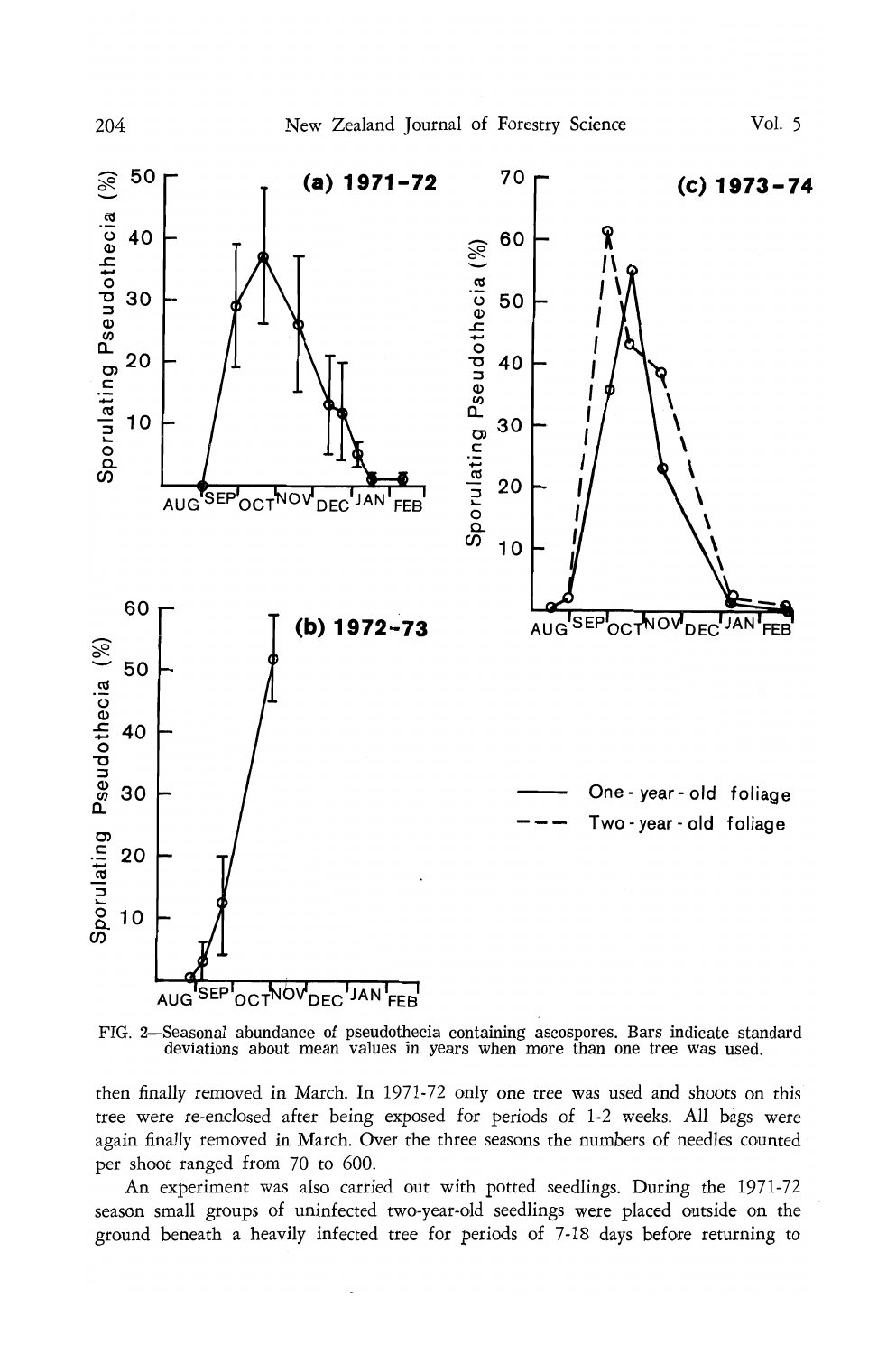glasshouse cover. Seedlings were only placed outside if they bore newly-flushed foliage, still soft and tender but with needles well extended. Cold treatment was used to delay the flush of some plants to ensure a supply of seedlings with needles still fresh even in January and February, when such foliage has normally begun to harden. Seedlings were assessed for percentage needle infection in August 1972.

The results of infection period experiments using shoots on trees are displayed in Fig. 3. New foliage exposed during November and early December became well infected,



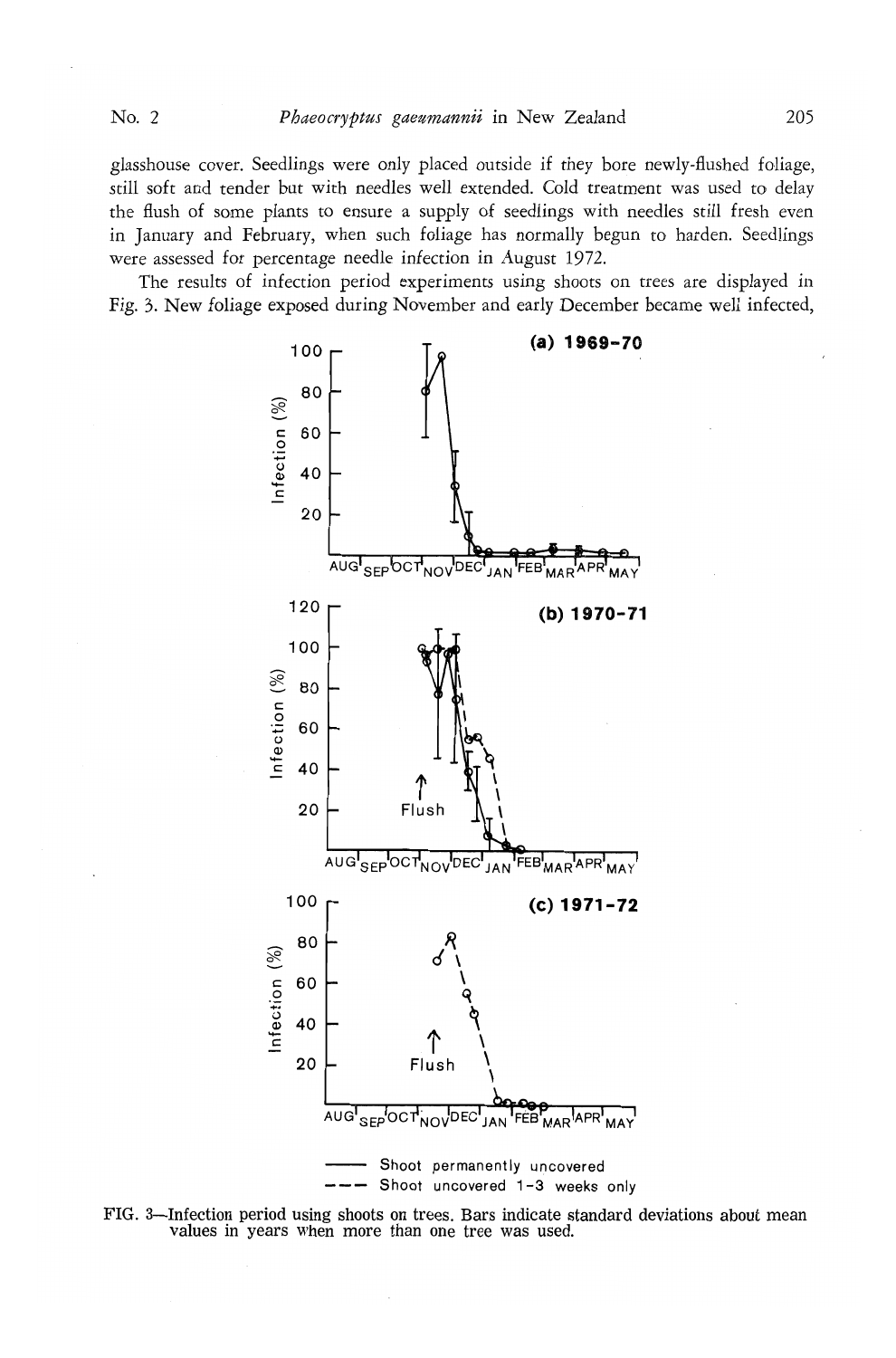but thereafter infection levels decreased to 6% or less. The date beyond which infection levels were always low (less than 6%) varied in different years between mid-December and late January. During the 1970-71 season replacement of bags onto shoots 1-3 weeks after exposure to natural inoculum instead of leaving shoots exposed for the remainder of the season appeared to have no effect on the infection levels of foliage.

Results obtained from the seedling experiment were more irregular and infection levels were lower. No seedlings exposed after the beginning of January had more than 2% of their current foliage infected.

# *Infection of Foliage during Subsequent Seasons*

As a result of the 1969-70 work using shoots on trees to determine the infection period, a number of shoots were obtained with inoculum levels of only 6% or less (Fig. 3 (a), January-May). It was observed in the following year that a number of these shoots on one tree showed increases in infection at levels ranging from 2% to 4 1 % per shoot after having been exposed to natural inoculum for the whole of their second season. On the other tree, however, no increases in infection during the second year of needle life occurred after a similar exposure of shoots to natural inoculum. This suggested that at least on some trees one-year-old foliage can become moderately infected. In September 1972, immediately prior to flush, ten uninfected three-year-old Douglas fir potted seedlings grown under glasshouse cover were placed for six months beneath a heavily infected stand of 13-year-old Douglas fir. Seedlings were assessed for infection in October 1973. A total of 100 needles of each age class were examined per seedling. Some casting of two-year-old needles of all seedlings had occurred at the time of assessment.

Results are shown in Table 1. Foliage that was one year old at the time that it was exposed to natural inoculum became infected at levels ranging from  $1\%$ -39% on different seedlings. By contrast, new foliage became 98%-100% infected.

|                | Percentage needles infected |                          |  |  |
|----------------|-----------------------------|--------------------------|--|--|
| Seedling       | New-flushed<br>foliage*     | One-year-old<br>needles* |  |  |
| 1              | 100                         | 8                        |  |  |
| $\overline{2}$ | 100                         | 19                       |  |  |
| 3              | 100                         | 4                        |  |  |
| 4              | 100                         | 19                       |  |  |
| 5              | 100                         | 39                       |  |  |
| 6              | 100                         | 1                        |  |  |
| 7              | 98                          | 1                        |  |  |
| 8              | 100                         | 5                        |  |  |
| 9              | 100                         | 14                       |  |  |
| 10             | 100                         | 7                        |  |  |
| Mean           | 99.8                        | 11.7                     |  |  |
| Stand Dev.     | 0.6                         | 11.7                     |  |  |

| TABLE 1—Infection after exposure of uninfected seedlings to natural |                         |  |  |  |
|---------------------------------------------------------------------|-------------------------|--|--|--|
|                                                                     | inoculum for one season |  |  |  |

\* At time of infection.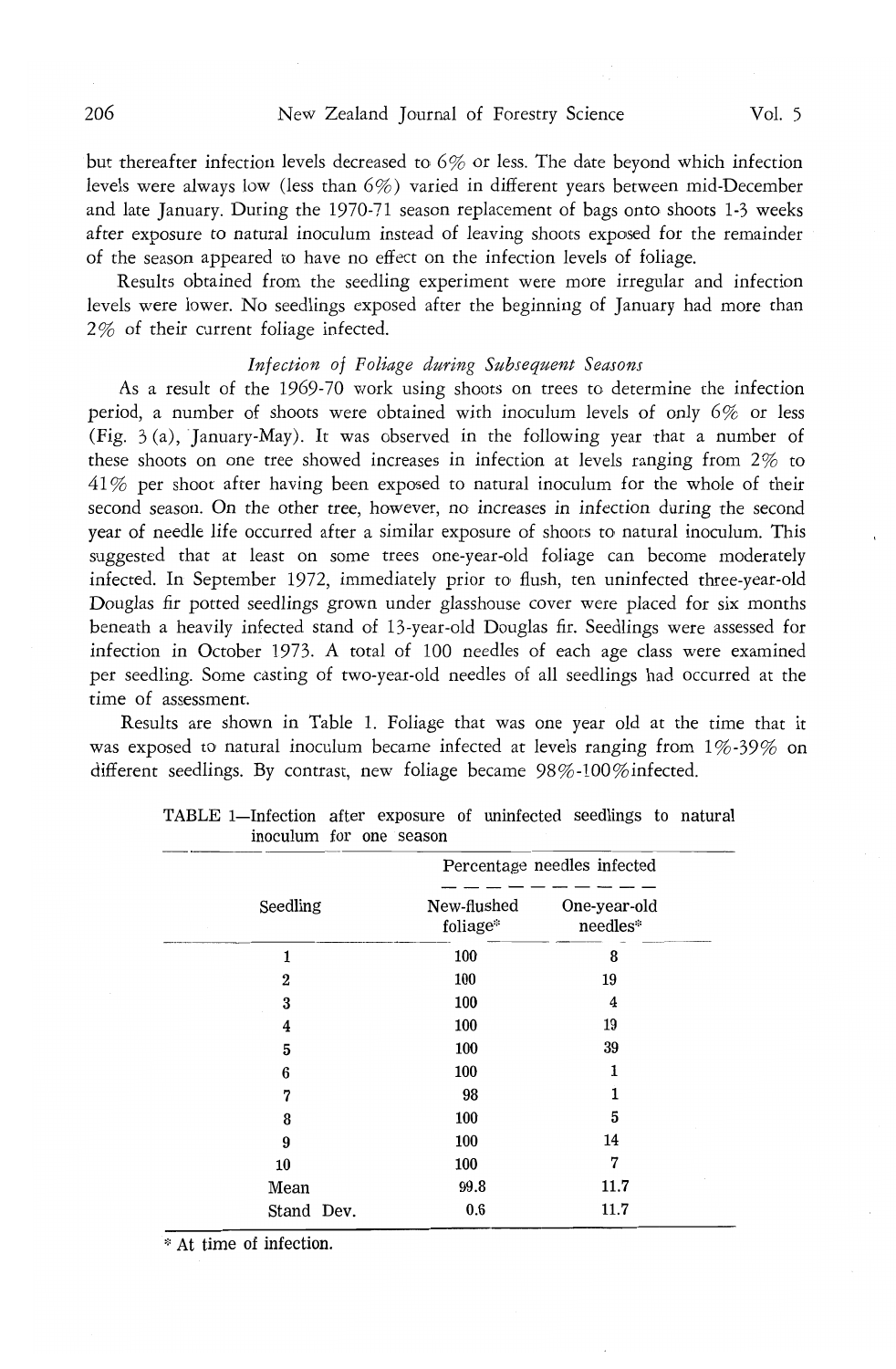# *Development of Fruiting Bodies*

Transmitted- and incident-light microscopy were used to follow the development of pseudothecia from first appearance to maturity during 1971 on foliage of trees in Rotorua.

In March 1971 newly-formed pseudothecial initials could be seen within the stomata of 4-5-month-old needles by using transmitted light. First external signs of pseudothecia were observed during April as they enlarged, forcing out the stomatal wax plugs. By May pseudothecia on many current needles could be detected with a hand lens and in June they could just be seen on some with the naked eye. Pseudothecia continued to enlarge reaching maturity in September.

# DISCUSSION

The infection pattern, determined by successively uncovering shoots on trees, parallelled the seasonal trend in abundance of ascospore-bearing pseudothecia. The decline in infection during January and February may therefore simply be due to the reduction in the number of spores available at this time. It does not appear to be attributable to a loss of spore viability, since viable spores were found at least as late as mid-January. Nor does the decline in infection levels during January and February appear to be directly attributable to the hardening and maturing of the new foliage that takes place at this time. In the experiment to determine the infection period using seedlings, shoots were cold-treated in order to delay bud-burst artificially so that new foliage was still fresh and tender in January and February when exposed to natural inoculum. Despite this treatment the new foliage still failed to become infected. Other factors contributing to this reduction of infection cannot be ruled out, however. For instance, the weather conditions prevailing during January and February could affect spore release, spore germination, or germ tube development.

Rohde (1937) inferred that needles of Douglas fir, one year old or older, could still become infected to some degree by *P. gaeumannii* and that resistance to< infection was only established after several years. Although Merkle (1950) claimed to have shown that older needles could be freshly infected, Peace (1962) believed that infection occurred over a relatively short period, when needles were not fully hardened. The results reported here support the claim of Merkle but also imply that a high level of infection does not occur after the first year of needle life.

A number of authors have reported their observations of the life cycle of *P. gaeumannii* in plantations of Douglas fir both in Europe (e.g., Rohde, 1937; Merkle, 1950; Krampe & Rehm, 1952) and in the eastern half of the United States (Boyce, 1940; Morton and Patton, 1970; Ford and Morton, 1971; Chen, 1972). These authors found that ascospore production coincided with bud-burst and new shoot growth of Douglas fir during the Northern Hemisphere late spring and early summer. The work reported here shows that *P. gaeumannii* behaves in a similar manner in New Zealand.

It is important to know the period when infection occurs if *P. gaeumannii* is to be controlled with fungicides. This work has indicated that foliage must be protected from infection from the time of flush, in October or November, up to late January.

## ACKNOWLEDGMENTS

Information gained on the distribution of **P. gaeumannii** has depended upon the many samples received from members of the Forest Biology Survey of the Forest Research